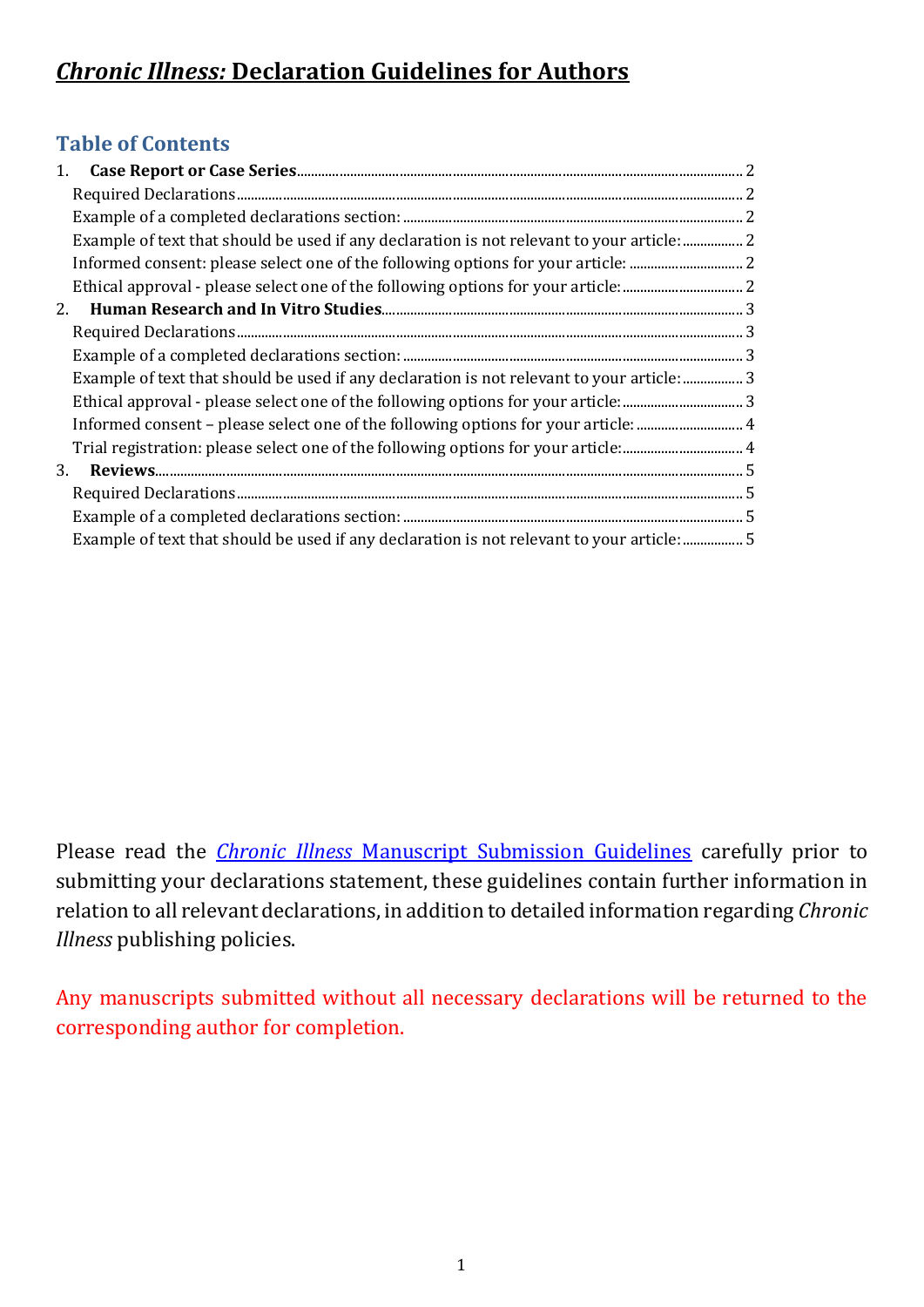# <span id="page-1-0"></span>**1. Case Report or Case Series**

## <span id="page-1-1"></span>**Required Declarations**

- 1. Conflicting interests
- 2. Funding
- 3. Ethical approval
- 4. Informed consent\*
- 5. Guarantor
- 6. Contributorship
- 7. Acknowledgements

## <span id="page-1-2"></span>**Example of a completed declarations section:**

**Conflicting interests:** MS is an employee of XXX. BF has received grants from XXX.

**Funding:** This work was supported by the Medical Research Council [grant number XXX].

**Informed consent:** Please select one of the statement[s here](#page-1-4) for your article.

**Ethical approval:** Please select one of the statement[s here](#page-1-5) for your article.

**Contributorship\*:** BF wrote the first draft of the manuscript. All authors reviewed and edited the manuscript and approved the final version of the manuscript

<span id="page-1-3"></span>**Acknowledgements:** We would like to thank XXX XXXX for their assistance and guidance in this research.

## **Example of text that should be used if any declaration is not relevant to your article:**

**Conflicting interests:** The Author(s) declare(s) that there is no conflict of interest **Funding:** This research received no specific grant from any funding agency in the public, commercial, or notfor-profit sectors.

**Informed consent:** Written patient informed consent is required to publish case reports or case series in *Chronic Illness*. Please see the [below examples](#page-1-4) of informed consent declarations.

Please also refer to the [ICMJE Recommendations for the Protection of Research Participants](http://www.icmje.org/recommendations/browse/roles-and-responsibilities/protection-of-research-participants.html)

**Ethical approval:** Please see the [below examples](#page-1-5) of Ethical approval declarations. Where ethical approval is waived or not required for your article please include full details of the rationale/justification for this.

**Contributorship:** Not Applicable [*please note that the only time this declaration is not applicable is if only a single author is named on the article.]*

**Acknowledgements:** None

# <span id="page-1-4"></span>**Informed consent: please select one of the following options for your article:**

#### **EITHER**

Written informed consent was obtained from the patient(s) for their anonymised information to be published in this article

**OR**

Written informed consent was obtained from a legally authorized representative(s) for anonymised patient information to be published in this article.

If written informed consent has not yet been obtained, please do so prior to submitting your article to *Chronic Ilness*. Any case reports submitted for consideration without a declaration of written informed consent will be returned to the author(s). Verbal consent is not sufficient to publish in *Chronic Illness.*

## <span id="page-1-5"></span>**Ethical approval - please select one of the following options for your article:**

#### **EITHER**

Ethical approval to report this case/these cases was obtained from \*NAME OF ETHICS COMMITTEE OR INSTITUTIONAL REVIEW BOARD (APPROVAL NUMBER/ID)\*.

#### **OR**

\*INSTITUTION NAME\* does not require ethical approval for reporting individual cases or case series.

*\*Please note: Written informed consent is required to publish case reports or case series in Chronic Illness. Please also refer to the [ICMJE Recommendations for the Protection of](http://www.icmje.org/recommendations/browse/roles-and-responsibilities/protection-of-research-participants.html)  [Research Participants](http://www.icmje.org/recommendations/browse/roles-and-responsibilities/protection-of-research-participants.html)*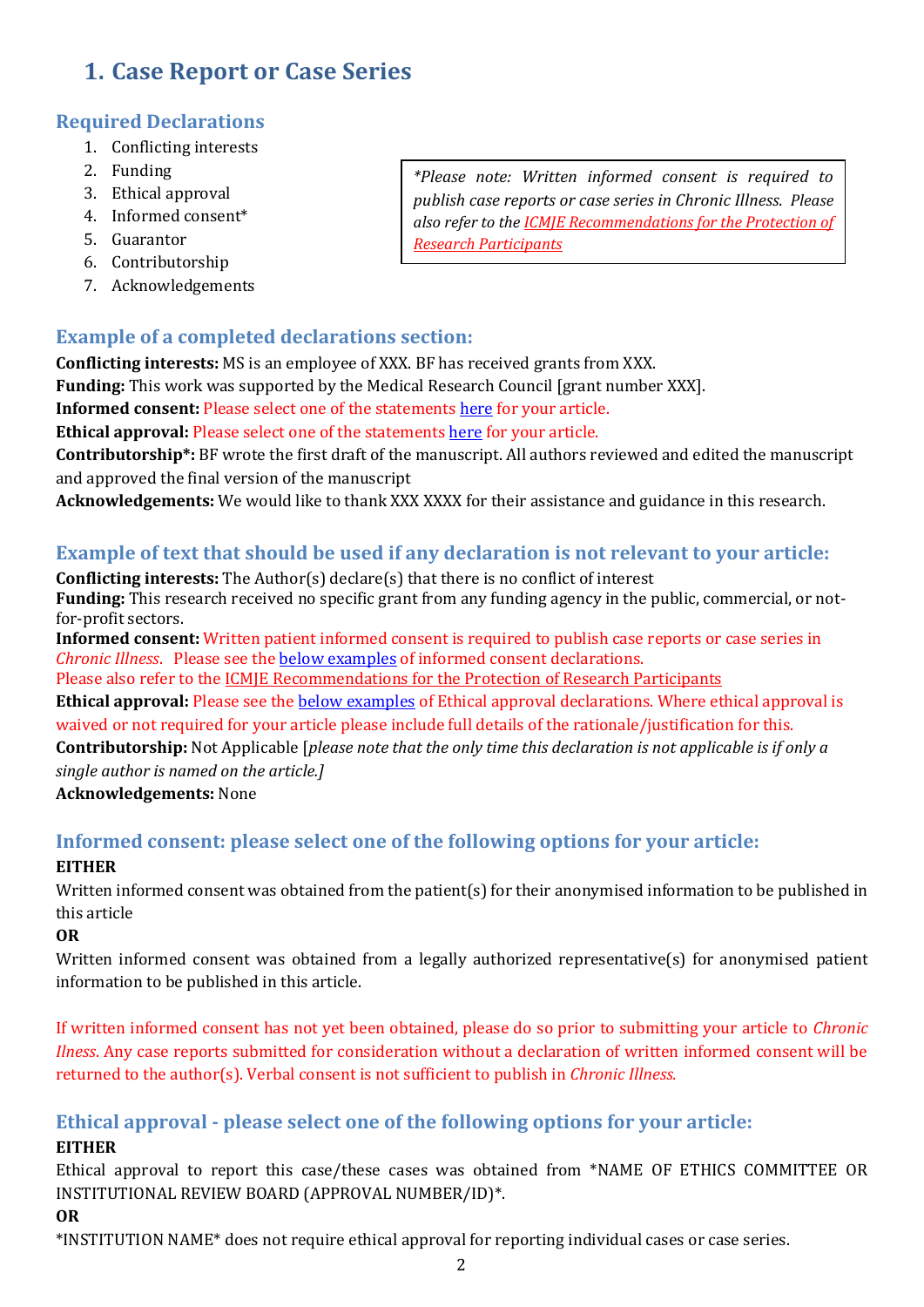# <span id="page-2-0"></span>**2. Human Research and In Vitro Studies**

## <span id="page-2-1"></span>**Required Declarations**

- 1. Conflicting interests
- 2. Funding
- 3. Ethical approval
- 4. Informed consent
- 5. Trial Registration *(where applicable)*
- 6. Guarantor
- 7. Contributorship
- 8. Acknowledgements

## <span id="page-2-2"></span>**Example of a completed declarations section:**

**Conflicting interests:** MS is an employee of XXX. BF has received grants from XXX. **Funding:** This work was supported by the Medical Research Council [grant number XXX]. **Informed consent:** Please select and complete one of the statement[s here](#page-3-0) for your article. **Ethical approval:** Please select and complete one of the statements [here](#page-2-4) for your article. **Trial registration:** Please select and complete one of the statement[s here](#page-3-1) for your article. **Guarantor:** BF

**Contributorship:** BF and NP researched literature and conceived the study. MS was involved in protocol development, gaining ethical approval, patient recruitment and data analysis. BF wrote the first draft of the manuscript. All authors reviewed and edited the manuscript and approved the final version of the manuscript **Acknowledgements:** We would like to thank XXX XXXX for their assistance and guidance in this research.

#### <span id="page-2-3"></span>**Example of text that should be used if any declaration is not relevant to your article:**

**Conflicting interests:** The Author(s) declare(s) that there is no conflict of interest

**Funding:** This research received no specific grant from any funding agency in the public, commercial, or notfor-profit sectors.

**Informed consent:** Please select applicable text from the [section](#page-3-0) below.

**Ethical approval:** Please select applicable text from the [section](#page-2-4) below.

**Trial registration:** Please select applicable text from the [section below.](#page-3-1)

**Contributorship:** Not Applicable *[please note that the only time this declaration is not applicable is if only a single author is named on the article]*

**Acknowledgements:** None

## <span id="page-2-4"></span>**Ethical approval - please select one of the following options for your article:**

Ethical approval for this study was obtained from \*NAME OF ETHICS COMMITTEE OR INSTITUTIONAL REVIEW BOARD (APPROVAL NUMBER/ID)\*.

#### **Or**

Ethical approval for this study was waived by \*NAME OF ETHICS COMMITTEE OR INSTITUTIONAL REVIEW BOARD\* because \*REASON FOR WAIVER\*. This study was completed in accordance with the [Helsinki Declaration](http://www.wma.net/en/30publications/10policies/b3/index.html)  [as revised in 2013](http://www.wma.net/en/30publications/10policies/b3/index.html) [include details of relevant legislation where applicable].

#### **Or**

Ethical approval was not sought for the present study because \*REASON\*. This study was completed in accordance with the [Helsinki Declaration as revised in 2013.](http://www.wma.net/en/30publications/10policies/b3/index.html)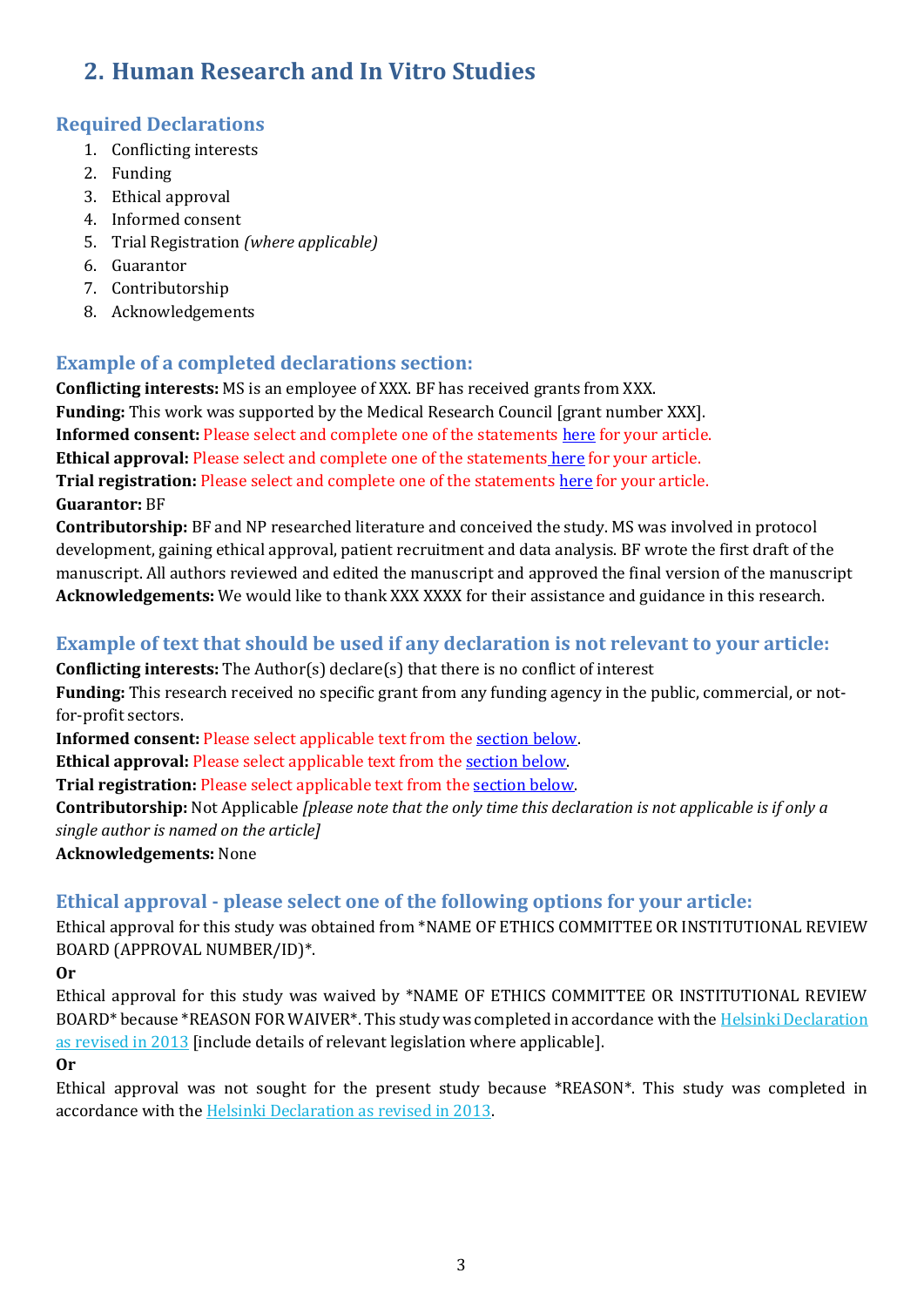#### <span id="page-3-0"></span>**Informed consent – please select one of the following options for your article:**

Written informed consent was obtained from all subjects before the study.

#### **Or**

Verbal informed consent was obtained from all subjects before the study. Written informed consent was not obtained because \*REASON\*.

#### **Or**

Written informed consent was obtained from legally authorised representatives before the study.

**Or**

Verbal informed consent was obtained from legally authorised representatives before the study. Written informed consent was not obtained because \*REASON\*.

**Or**

Informed consent was not sought for the present study because \*REASON\*.

## <span id="page-3-1"></span>**Trial registration: please select one of the following options for your article:**

*Chronic Illness* conforms to the [ICMJE requirement](http://www.icmje.org/recommendations/browse/publishing-and-editorial-issues/clinical-trial-registration.html) that clinical trials are registered in a WHO-approved public trials registry at or before the time of first patient enrolment as a condition of consideration for publication. The trial registry name and URL, and registration number must be included at the end of the

abstract.<br>Abstract.

\*NAME OF TRIAL REGISTRY: TRIAL REGISTRATION NUMBER\*

**Or**

This clinical trial was not registered because \*REASON – INCLUDING ALL RELEVANT LEGISLATION\*. **Or**

Not applicable because \*REASON\*.